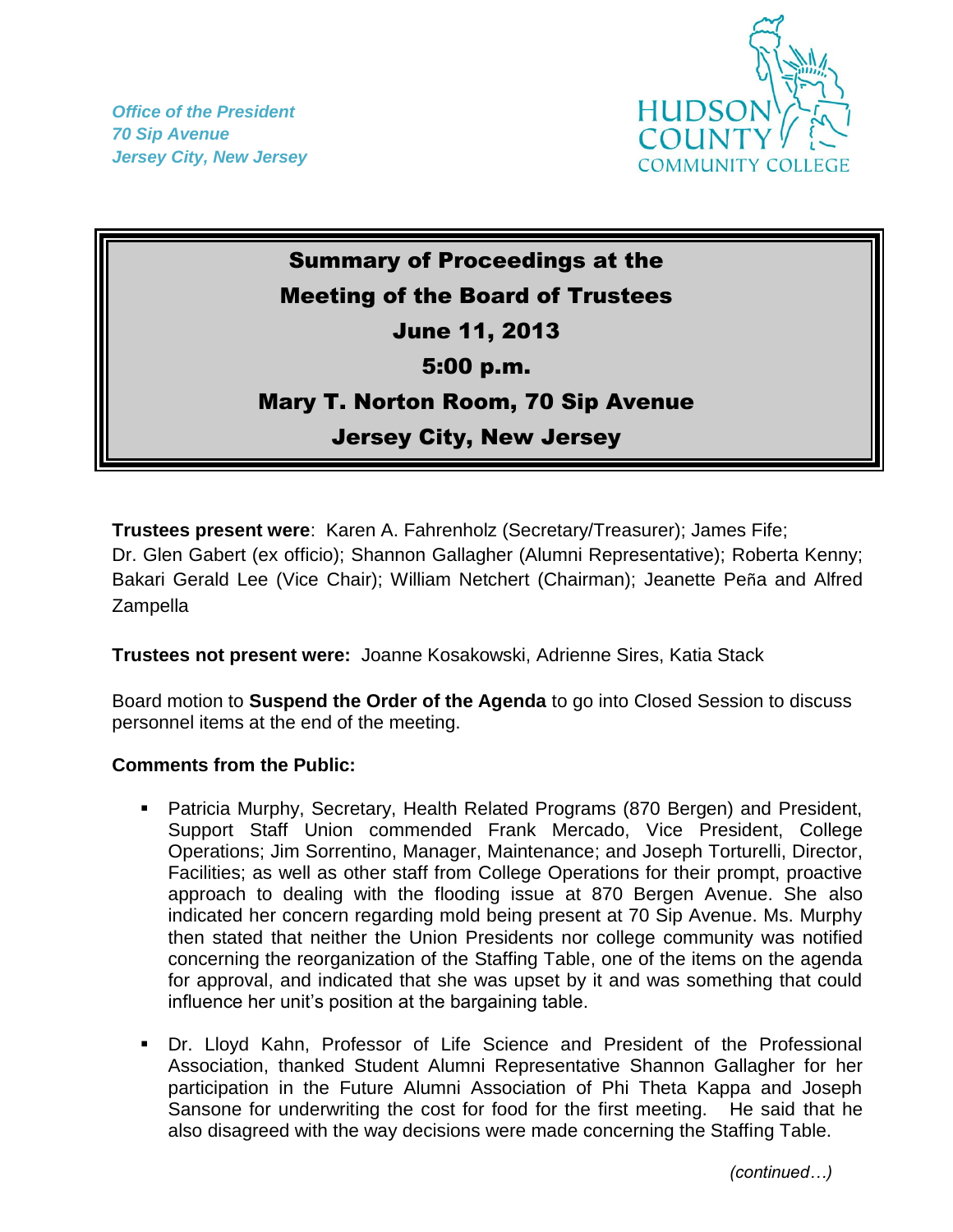- President Gabert responded to the comments made about the revised organizational chart and staffing table. He disagreed with the characterization that it was a major reorganization. He explained that two academic divisions were being made into four academic divisions. It is expected that the number of adjunct instructors will be increasing, and it was intended to make the job of the associate deans more manageable. This is not a reflection on anyone's job performance: it is a reflection of the growing difficulty of their jobs. With regard to the sciences, it is also desirable to have this expanded structure in place as the College prepares for the new science building. Many of the new titles are changes of existing titles. Added titles are paired with titles being dropped or vacant positions that are frozen and not scheduled for filling during the fiscal year. The revised staffing table entails no added cost, and the net number of jobs on the staffing table is not being increased.
- Trustee Lee reported that the next NJCCC meeting is scheduled for Monday, June 17<sup>th</sup>, 5:00 pm at the Marriott Hotel, Trenton, New Jersey. Dr. Gabert added that Dr. Eric Friedman, Vice President, Academic Affairs will receive the Spirit Award at the meeting.

The trustees **approved the minutes** of the Regular Meeting of the Regular Meeting of May 14, 2013.

The following actions were taken concerning **fiscal, administrative, lease and capital recommendations** brought forward by the Administration and endorsed by the Finance Committee:

- The renewal of the annual contract for purchase of internet services for FY 2014 with NJEDge.Net of Newark, New Jersey was approved at a cost not to exceed \$148,400.00.
- The renewal of the annual contract for the purchase of the College's campuswide software licenses for FY 2014 for one (1) year with GHA Technologies, Inc. of Scottsdale, Arizona, was approved at a cost not to exceed \$87,493.99.00
- The renewal of the annual software maintenance agreement for FY 2014 with Allister (Duplitron) Kyocera of Roselle, New Jersey, was approved at a cost not to exceed \$18,000.00.
- The renewal of the College's annual campus-wide software maintenance and services agreement for FY2014 for one (1) year with Ellucian (Datatel) of Fairfax, Virginia, was approved at an annual cost not to exceed \$ 359,531.00.00.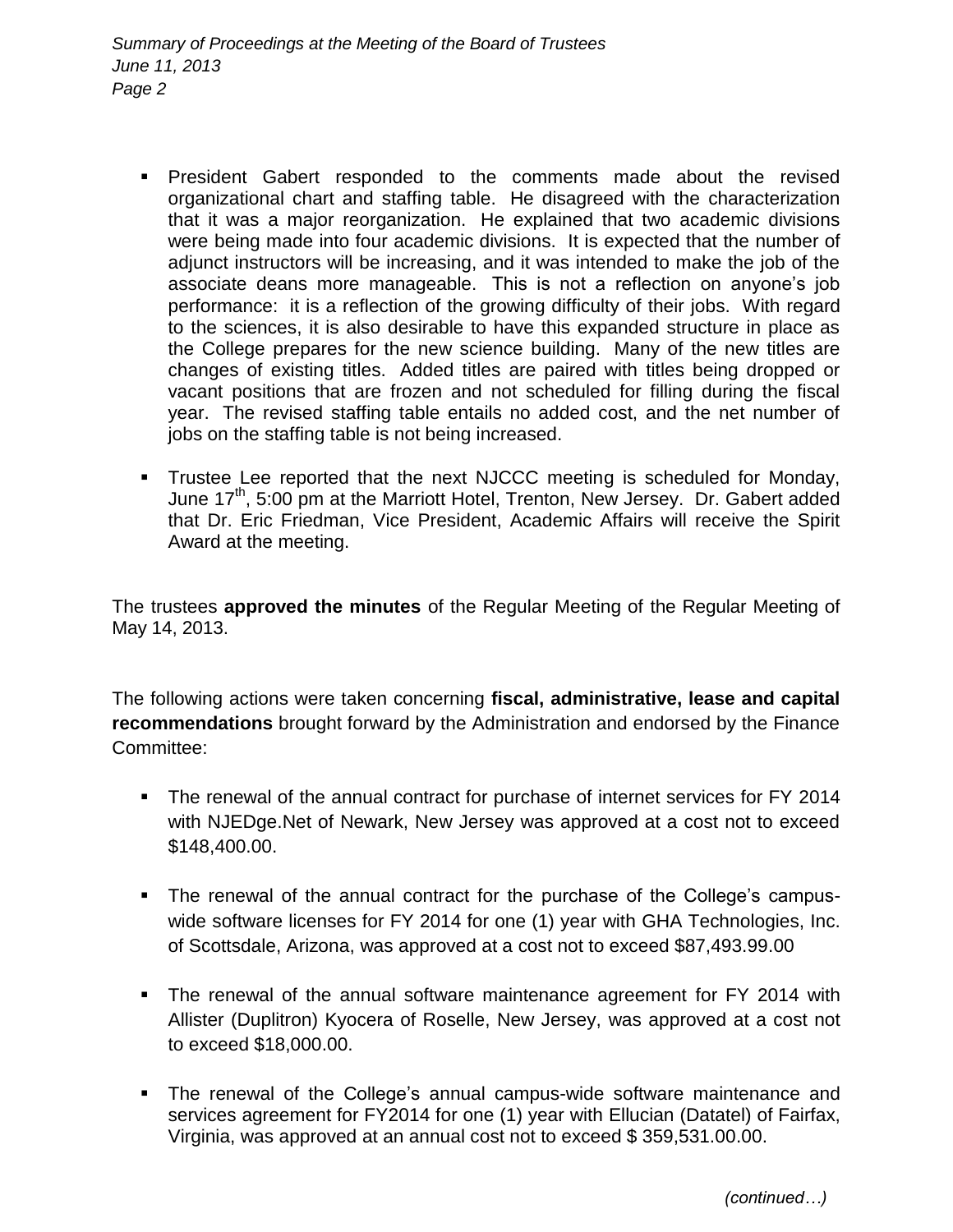- The renewal of the fiber contract for campus buildings connectivity for FY2014 with Johnston Communications of Kearny, New Jersey, was approved at a total cost not to exceed \$ 181,416.00. (Resolution was amended by College Counsel: This is a five-year contract. HCCC is now in year three.)
- The purchase of a service and maintenance agreement was awarded to Apple Inc., of Austin, Texas, at a total cost not to exceed \$700.00.
- The purchase of eight (8) Dell Latitude Laptop Computers was awarded to Dell Marketing of Round Rock, Texas, at a total cost not to exceed \$12,153.92.
- **The purchase of Kensington Secure Back Security Cases with Click Safe Lock** for the Apple Ipad 2 and pin video cables was awarded to GHA Inc., of Phoenix, Arizona at a total cost not to exceed \$5,135.30.
- The award of media services (Fios) for cable advertisements for FY 2014 was awarded to Viamedia (Fios) of Lexington, Kentucky, at a cost not to exceed \$25,000.
- The award of media services (Cablevision) for cable advertisements for FY 2014 was awarded to Cablevision of Bethpage, New York at a cost not to exceed \$52,688.00.
- The award of media services for cable advertisements for FY 2014 was awarded to Cablevision and News 12 New Jersey of Bethpage, New York at a cost not to exceed \$22,388.00.
- The award of media services for transit advertisement FY 2014 was awarded to Titan Worldwide of Fairfield, New Jersey at a total cost not to exceed \$61,677.56.
- The award of a vehicle vendor for purchase of a truck for the Facilities Department was awarded to All American Ford of Hackensack, New Jersey, at a cost not to exceed \$20,989.00.
- The award of an alarm/monitoring/inspection service vendor for all College locations for FY 2014 was awarded to AFA Protective Systems, Inc. of Brunswick, New Jersey, at a cost not to exceed \$17,750.00.
- The award of a snow plowing/snow removal vendor for all Campus parking lots for FY 2014 was awarded to Broadway Sales Inc. of Jersey City, New Jersey at a cost not to exceed \$17,575.00.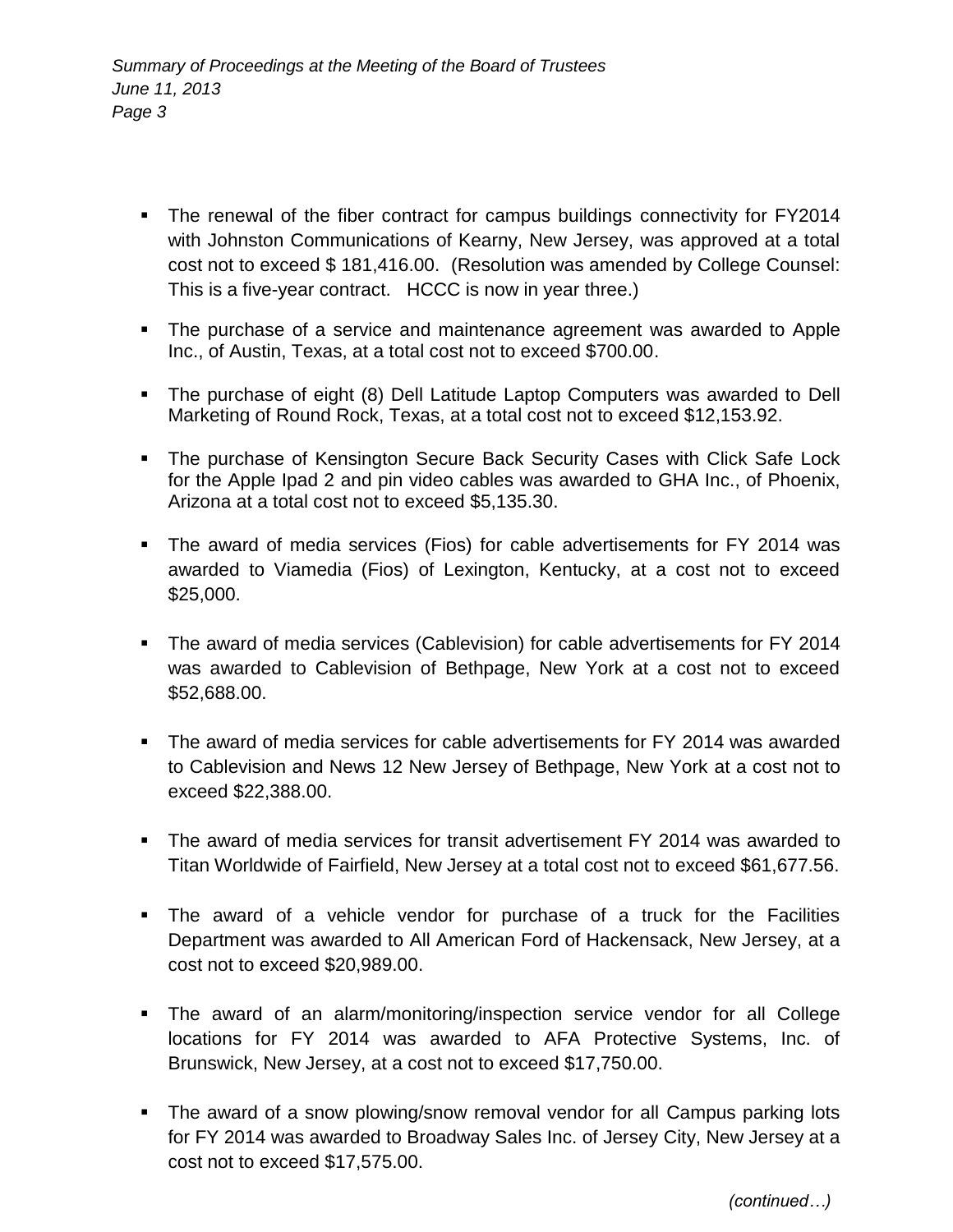- The resolution authorizing the award of a contract for Jones & Associates Communications, Inc. of Jersey City, New Jersey for FY 2014 was approved at a cost of \$6,500.00 per month.
- The resolution authorizing the award of a contract for a Public Relations Consultant for FY 2014 for WAM Consulting of Jersey City, New Jersey was approved at a cost of \$3,000.00 per month.
- The resolution authorizing the award of a renewal of consultant services for FY 2014 for Capital Projects for Wade Frazee, of Glenwood, New Jersey was approved at a cost not to exceed \$31,500.00.
- The resolution authorizing the award of a consultant for financial aid services was awarded to Financial Aid Services (FAS) of Atlanta, GA, at a cost not to exceed \$ 23,000.00.
- The purchase of liability & casualty insurance for FY 2014 was awarded to Borden Perlman Insurance Brokers of Lawrenceville, New Jersey, at a premium of \$396,491.00.
- The purchase of 45,714 accuplacer exams for FY 2014 was awarded to the College Board of New York, New York, at a total cost not to exceed \$ 80,000.00.
- The purchase of a Barracuda Web Filter was awarded to GHA Technologies of Phoenix, Arizona, at a total cost not to exceed \$38,466.62.
- The purchase of software for the Computer Arts Program was awarded to GHA Technologies of Phoenix, Arizona, at a total cost not to exceed \$14,533.03.
- The reports of the Facilities Committee for Construction Oversight for its meetings of March 7, 2013 and May 9, 2013 were accepted for inclusion in the record.

The following actions were taken concerning **academic and student affairs**:

• The new and on-going partnerships with Hudson County High Schools for the delivery of credit course Instruction for Academic Year 2013–2014 under the Learning Enables All Possibilities Program was approved.